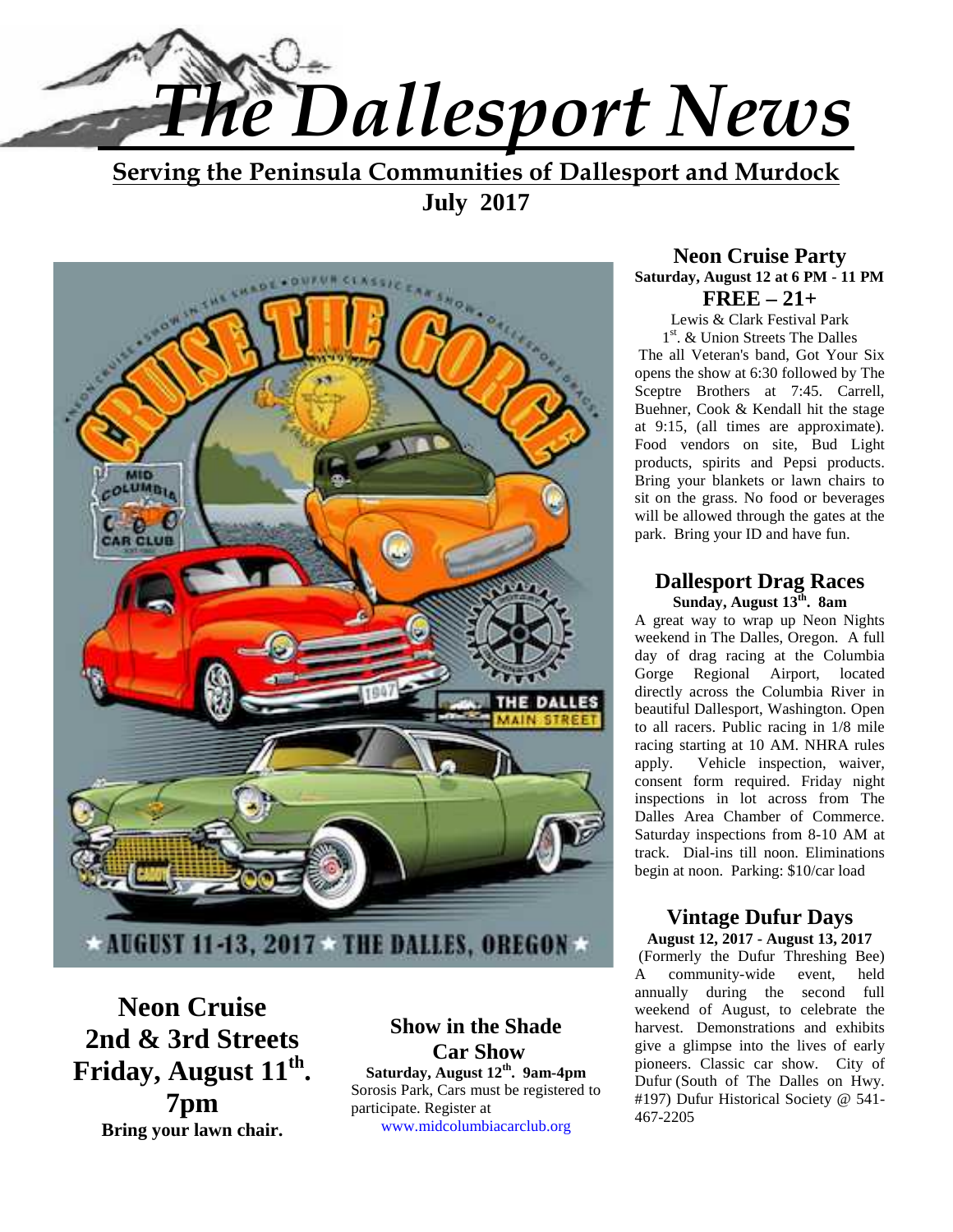#### **Book Report By Judy Bane "Outlander" by Diana Gabaldon**

Rita Awards Best Novel #1 NEW YORK TIMES BESTSELLER . NOW A STARZ ORIGINAL SERIES

This eBook includes the full text of the novel plus the following additional content: An excerpt from Diana Gabaldon's Dragonfly in Amber, the second novel in the Outlander series. An interview with Diana Gabaldon An Outlander reader's guide Unrivaled storytelling. Unforgettable characters. Rich historical detail. These are the hallmarks of Diana Gabaldon's work. Her New York Times bestselling B600 Outlander novels have earned the praise of critics and captured the hearts of millions of fans. Here is the story that<br>started it all. introducing two started it all, introducing two remarkable characters, Claire Beauchamp Randall and Jamie Fraser, in a spellbinding novel of passion and history that combines exhilarating adventure with a love story for the ages. **OUTLANDER**

Scottish Highlands, 1945. Claire Randall, a former British combat nurse, is just back from the war and reunited with her husband on a second honeymoon when she walks through a standing stone in one of the ancient circles that dot the British Isles. Suddenly she is a Sassenach - an "outlander" - in a Scotland torn by war and raiding clans in the year of Our Lord . . . 1743.

Claire is catapulted into the intrigues of a world that threatens her life, and may shatter her heart. Marooned amid danger, passion, and violence, Claire learns her only chance of safety lies in Jamie Fraser, a gallant young Scots warrior. What begins in compulsion becomes urgent need, and Claire finds herself torn between two very different men, in two irreconcilable lives.

These books are very long and detailed and I don't skim one page, I have to read every delectable word. The author has created fiction from historical facts and has woven a remarkable tale of life as it really was. Graphic, full of scenes as real as if you were there. There are several books in the long running series and you really have to start with the first one and read them in order or you will be scratching your head trying to follow along. Treat Antic Art<br>vourself and become an Outlander fan! Comedy yourself and become an Outlander fan!

#### **Free Museum Admission**

Columbia Gorge Discovery Center and Fort Dalles Museum are participating in the 2017 Blue Star Museums, a program that offers free admission for all active duty service members, National Guard and Reserve military personnel and up to five family members, through Labor Day, September 4, 2017. The active duty member does not have to be present for family members to use the program. A family member of active duty military may include a spouse or child, aunts, uncles, grandparents, etc. For more information about Columbia Gorge Discovery Center, phone (541) 296- 8600 ext. 201, or visit www.gorgediscovery.org. For information about Fort Dalles Museum, phone (541) 296-4547 or visit www.fortdallesmuseum.org.

#### **Family & Caregiver Alzheimer's/Dementia Support Group**

**July 19, 2017 3:00 pm - 4:00 pm**

**https://www.milestoneretirement.com** Spouses, family members, and friends caring for loved ones with Alzheimer's disease or a related dementia are invited to participate. Share stories and challenges, ask questions, gain support and insight, and talk with others who are going through or have experienced the journey. Remember, you are not alone.

Flagstone Senior Living 3325 Columbia View Drive The Dalles Meetings are held the third Wednesday of each month. 3:00 - 4:00 PM Contact: 541-298-5656

#### **Goldendale Library**

*Wednesday, August 2nd, 11am* Family Storytime.

*Wednesday, August 9th, 2:30-4pm* Game Time!

Play Wii, Minecraft and classic board games and help color our gigantic art poster. Ages 8+.

*Thursday, August 10th, 1:30pm*

Enjoy folk music and poetry in a friendly atmosphere. Play an instrument or just sing along. All levels welcome.

#### *Friday, August 11th, 1pm* Antic Arts Show

juggling with Michael O'Neill! Enjoy elements of old and new vaudeville with physical comedy, audience participation & surprises. *Monday, August 14th, 11am* Adult Book Discussion *The Left Hand of Darkness Monday, August 14th, 6:30pm* Adult Book Discussion: *Geek Love*

#### **Vietnam Wall Replica Coming To Goldendale August 31st-Sept. 3rd. 2017**

*The Wall That Heals*, a 250-foot replica of the Vietnam Veterans Memorial, along with a mobile Education Center, is coming to Goldendale between Aug. 31 and Sept. 3 at the Klickitat County Fair Grounds and will be open 24 hours a day and free to the public.

*The Wall That Heals* honors the more than three million Americans who served in the U.S. Armed forces in the Vietnam War and it bears the names of the more than 58,000 men and women who made the ultimate sacrifice in Vietnam.

**Klindt's Bookstore** 541-296-3355

315 E. 2nd Street, The Dalles

Hours: Mon. – Sat. 8:00 am– 6:00 pm Sundays 11:00 am - 4:00 pm

**The Dalles/Wasco County Public Library** 541-296-2815

722 Court Street, The Dalles **HOURS:**

Monday-Thursday 10 a.m. to 8:30 p.m. Saturday: 10 a.m. to 5 p.m. Closed Sunday

*\*FREE wireless Internet access* inside the library and on library grounds.

**White Salmon Valley Community Library** 509-493-1132 - Town & Country Sq. White Salmon Open Tuesdays 10:00 am - 8:00 pm Wed.-Sat. 10:00 am - 6:00 pm  *\*FREE wireless Internet access*

#### **Goldendale Community Library**

(509) 773-4487 131 West Burgen Street Goldendale, Open M Tu W Th F Sat 10-6:30

**Bookmobile**



Fort Vancouver Regional Library 1-888-546-2707

**Tuesdays Aug. 8 th & 22 nd . Murdock 10:30am – 11:15am Wednesdays Aug. 2nd., 16th., 30th . Lyle Market -10:40am-11:30am Dallesport School- 12:30pm – 3:00pm**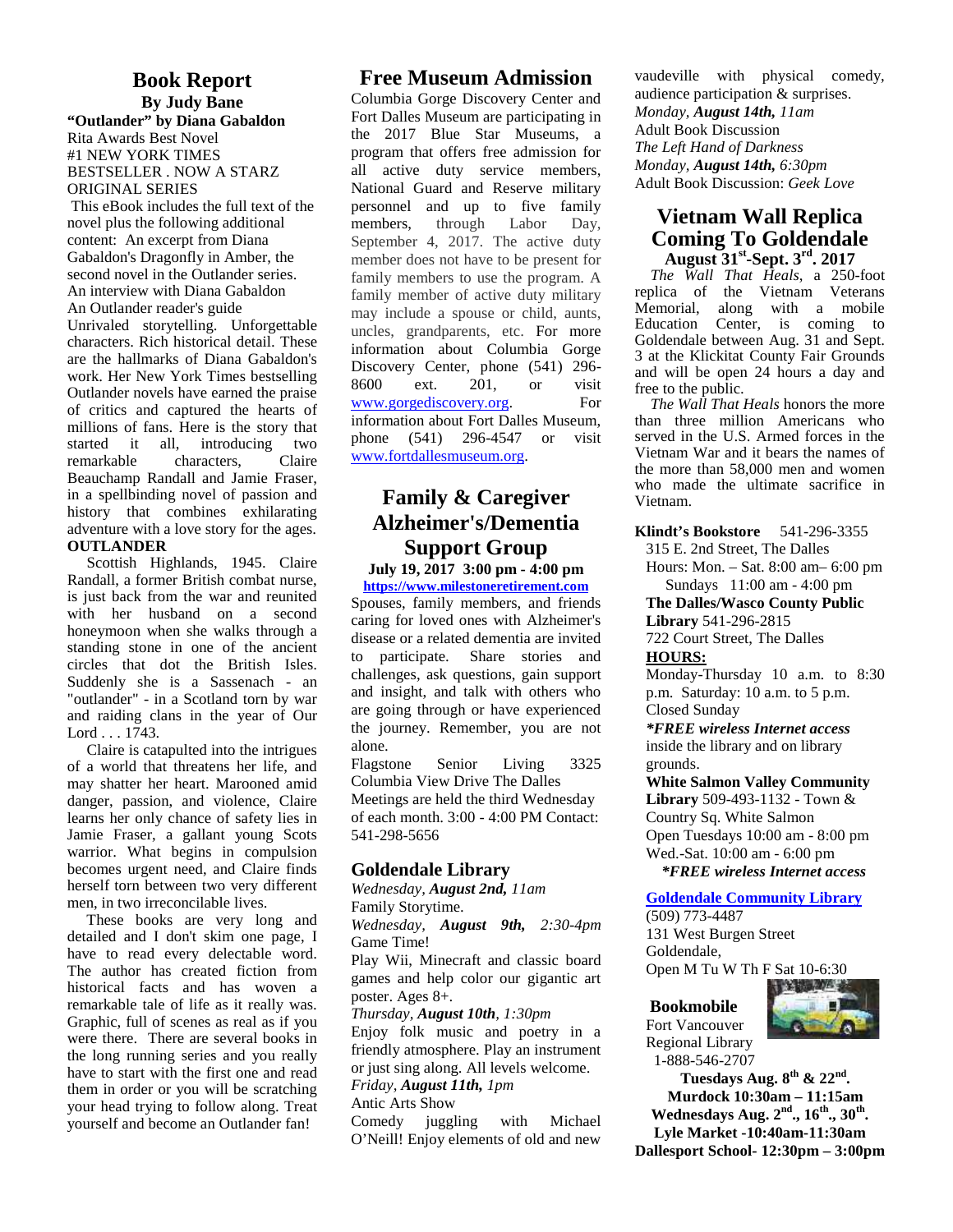#### **Community Council Corner** By PJ Sisseck

Council Report for July 13, 2017 Our website, www.dallesport-wa.org has been renewed. Please check it out for information about our community.

The old ice cream freezer was starting to lose its cooling capacity, especially for hot days of constant scooping. Approval for the purchase of a new freezer was made (and purchase since accomplished). **Look for our great ice cream at Family Fun Night on August 8th at the Dallesport School, Show-in-the-Shade at Sorosis Park The Dalles, on August 12th . and at the Dallesport Drag Races on August 13th. at the Airport.**

A report was made of delivery of our new Comprehensive Plan to the County Planning Department on 23 June. This plan is aimed at orderly growth within our urban boundaries.

We learned that ATVs are soon to be allowed on roads with posted speed limits of 35 mph or less. This will require proper licensing, safety inspections, and helmets.

 Please join us for the next Council meeting on **August 10th** . **7pm** at the Dallesport Community Center.

# **K.C.F.D. #6 Dallesport/Murdock Fire Dept. August 19th . 7-10 am**

**Dallesport fire station All proceeds go to the Dallesport Fire Department Building Fund….. All you can eat Pancakes Endless Coffee & Juice… \$5.00 per Person**

# **Dallesport Water Dist.**

P.O. Box 131 Dallesport, WA 98617 If you have any questions regarding your water system, please feel free to contact us: Dave Griffin, DWD Manager 541-980-6756, www.dallesport-wa.org or dwdmanager@qnect.net Jana Greenfield DWD Clerk 541-980- 6514, or dallesportwater@gmail.com **Monthly meetings are held on the 2nd Wednesday of every month at 6:00pm** and descriptions at the Dellegnert Community Contor persons and **at the Dallesport Community Center.**

#### **Dallesport Neighborhood Block Watch**

 The Klickitat Sheriff and Posse are working with Dallesport residents to helpful in sol<br>organize a neighborhood block watch Educate organize a neighborhood block watch program. Please attend the next meeting and pick up a packet of useful information.

 Crimes like vandalism, damage to property, excessive noise, and traffic violations can be reduced through the Block Watch Program. In addition, developing disaster plans, neighborhood functions and general safety programs are also part of the Block Watch Program

 Thousands of Block Watch Programs have been established all over the country. Any resident can take part and is a very successful anti-crime effort. It neighbors as they work together with deal with issues in their own neighborhoods. When something happens, neighbors will be informed, and when the deputy responds, a contact will be created with the Sheriff's Office.

 Block Watch members are NOT vigilantes. They are the extra eyes and their neighbors. Members learn how to out for each other's homes and neighborhood. They report activities that raise their suspicions to the Klickitat Sheriff's Office.

 Not every stranger in your neighborhood is a criminal. There are many door-to-door salesmen, repairmen, and servicemen. But, criminals take advantage of this by pretending to be legitimate workers. **Participant Guidelines**

Get to know your neighbors by name and be able to identify them and their vehicles.

Make your home as burglarresistant as possible, using techniques discussed by the Crime Prevention Officer.

Mark all property for identification Avenue. by using the "Operation Identification" program.

Be observant of neighbors' homes, especially when they are vacant or the owners are out of town.

Write down license plate numbers and descriptions of suspicious-looking vehicles in the neighborhood, and report them to the

Sheriff. It is also a good idea to notify your Neighborhood Crime Watch Block Captain.

Report information that may be helpful in solving a crime to the Sheriff.<br>Educate children in crime

children prevention techniques and teach them to respect the law and police officers.

#### **Reporting Suspicious Activity**

Anything that seems slightly "out of place" or is occurring at an unusual time of day could be criminal activity.

Report all suspicious activity. Do not worry about bothering the Sheriff or Posse about being embarrassed if your suspicions prove to be unfounded. Think instead about what could happen if you don't act.

Do not attempt to apprehend a person committing a crime or to investigate suspicious activity.



next Neighborhood Watch meeting is scheduled for 7 PM**, August 17th. at the church on 6th. "Perimeter Defense",** or how to make your own home less of a target for break-ins, will be the subject.

#### **Success Through Sobriety**

A new AA group has started in Lyle. The twice a week meetings will be **Wednesdays and Sundays at 7pm** in the Lyle School Library at 625 Keasey For more information, interested parties can call 360-870-3321 or visit our FB page at

https://www.facebook.com/successthro ughsobriety/ This meeting is open to anyone who is pursuing sobriety and believes that choice will be beneficial in their lives and the lives of their families.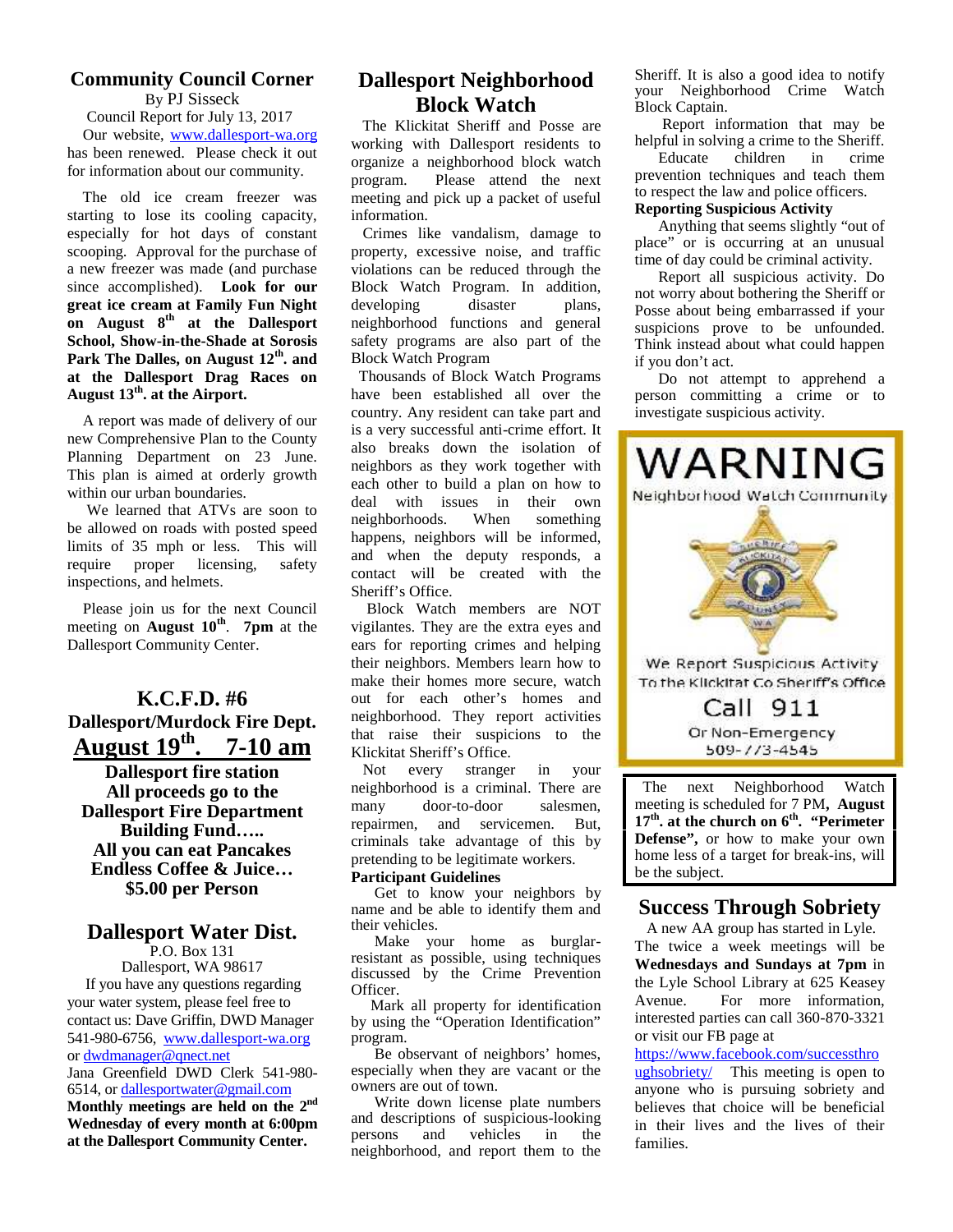# **State Tax System A Disaster**

#### By Ray Klebba

The Washington State tax system is the worst in the country. It is the most regressive, which means the lower income families pay a bigger percentage of their income in taxes than the wealthier. Low- and middle-income households pay up to seven times more in state and local taxes as a share of their incomes than those at the top.

The top richest 1 percent of Washingtonians (greater than \$500,000) pay 2.4 percent of their income in state and local taxes while the lowest 20 percent (less than \$21,000) pay 17 percent of their income in taxes.

The Washington State legislature just passed the 2017-19 state operating

budget. They came up with about \$1.6 billion this cycle to pay for schools as required by the Washington Supreme Court to ensure fair pay for teachers across the state.

Too bad they did it by making the tax system worse. Beginning in 2018 the State's share on our property tax bill will increase to pay for schools and local school levies will decrease. Households living in areas of the state with high property values will see a big spike in their property tax bills, even as their incomes don't go up.

Our legislature is equally divided. Democrats control the House and Republicans control the Senate. Progressive revenue options proposed by Democrats, including a capital gains tax on the sale of high-value stocks and bonds and a progressive real estate excise tax were flatly refused by Republicans.

A good thing is that several tax loopholes were closed including on bottled water, big oil and the out-of-state internet sales tax. Gov. Inslee rightly a tax exemption for manufacturers. But in a state that has the most unfair tax system in the nation, these steps forward were simply not enough.

He explained that he was abstaining "in light of recent events and the complaint against Taner Elliott, I declare a conflict because I am a personal friend of Chuck Covert and I buy auto parts

Covert is one of the airport managers. He also owns the NAPA Auto Parts store

Brown was referring to a recent finding by the Oregon Ethics Commission that Elliott was in violation of conflict of interest rules due to his participation in two council votes in 2015 that were determined to have

benefited Elk Horn

from NAPA at a discount."

in The Dalles.

manages.

# **Council Calls for Joint Exec Session**

#### By Jesse Burkhardt

After meeting in a special executive session on Monday, June 5, The Dalles The City Council called for an unusual three way closed door session with Klickitat County Board of Commissioners and the Columbia Gorge Regional Airport Board of Directors.

On Friday, the date of the special executive session for the three parties, which will be closed to the public, was announced.

The entities, two elected and one appointed will convene June 13 at 1:30 p.m. at the Klickitat County courthouse in Goldendale.

The purpose of the session is "to consult with legal counsel concerning current litigation or litigation likely to be filed."

decision to have all three jurisdictions meet came after the city council's brief executive session on June 5.

When the council returned to open session, Councilor Taner Elliott made a motion to direct staff to set up a three party executive session to discuss contracts with airport officials and the Klickitat County Commissioners.

Klickitat County and the city of The Dalles jointly own the Columbia Gorge Regional Airport, which is located in Dallesport. The vote was approved 4-0, personally with Councilor Russ Brown abstaining.

# **City Cancels Airport Operation Contracts**

By Jesse Burkhardt

The Dalles City Council voted unanimously Monday evening to cancel contracts with two firms managing operations at the Columbia Gorge Regional Airport in Dallesport.

Following an executive session in which the mayor and councilors discussed possible litigation, the elected body reconvened in open session to take action regarding the airport.

Councilor Linda Miller then made two separate motions; the first to terminate the city's contract with Aeronautical Management Inc., and provide AMI with six months' notice of the termination, as required in the contract. AMI manages con the airport operations, providing a variety of services, including air traffic control and leasing the hangars.

Miller's motion also stipulated that cancellation of the contract be contingent upon the Klickitat County Board of Commissioners also canceling the contract. The city and county jointly own the airport and both jurisdictions must be in agreement on business and policy decisions.

Miller's second motion was to terminate the contract with Gorge Aviation Services, LLC, also giving six months' notice, and also subject to approval by Klickitat County. Gorge Aviation Services is the airport's fixed base operator, which provides refueling, pilot, maintenance and mechanical services, as well as operating a flight school. Both motions passed 5-0.

County officials could decide as soon as today, July 11, whether to follow the city's lead and end the management contracts with GAS and AMI. Ending contracts consideration by city officials for several months, although the specific reasons have not been made public.

Chuck Covert, one of the airport managers, declined to comment on the city's action.

 "I am not able to talk about it due to possible litigation," Covert said after the council's votes.

Development, a company he owns and

Mayor Steve Lawrence said it was an action the city needed to take, but he declined to offer details.

 "It's something requiring change, so we're moving forward and making a change," Lawrence said Monday evening.

Lawrence said the contracts with the two companies have been in place for several years.

If the county votes to terminate the airport management contracts, requests for proposals (RFPs) will be going out to find new management for the airport.

City officials said they have been "working on options," but it is not yet clear when the RFPs might be going out.

*Reprinted with permission from The Dalles Chronicle and the Goldendale Sentinel*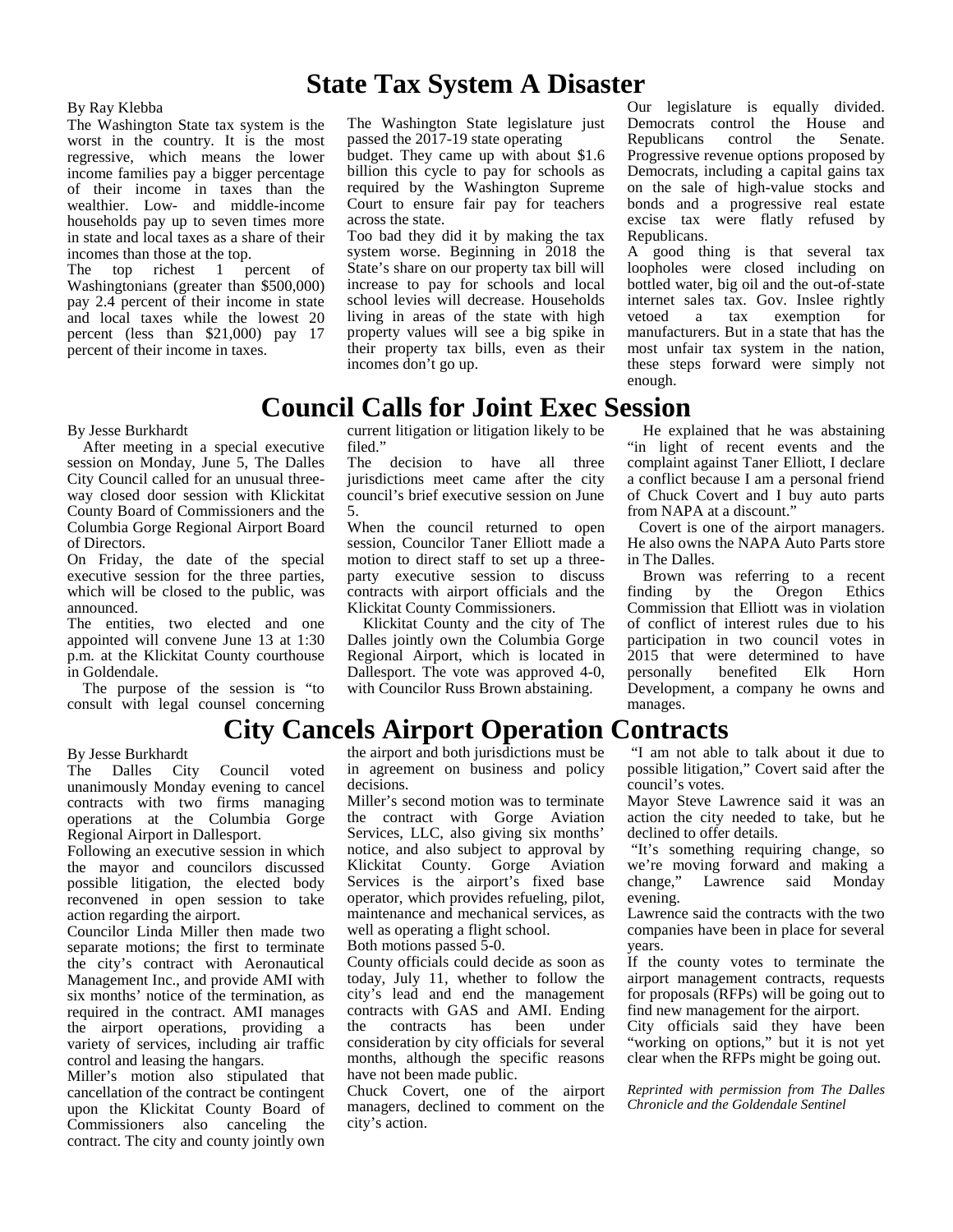# YLE SCHOOL DISTRICT

For the latest information on Lyle School District, visit the website for the school district. **http://www.lyleschools.org/site/default.aspx?PageID=1**

### **"Cougar Quest 2017,"**

 All Lyle middle school students are invited to "Cougar Quest 2017," happening the first two weeks of August. This leadership development camp is open to all students entering grades 6, 7 or 8 during the 2017-2018 school year. The two-week camp is being held from 8 a.m. to 3 p.m., Monday**, July 31, through Friday, August 11.** There's no charge to Lyle students thanks to funding through the state School Improvement Grant.

 Cougar Quest 2017 will give students a chance to learn more about themselves and others, work with many of the Lyle staff outside of a classroom setting, explore our amazing Gorge community and set goals for the upcoming school year.

 On Friday, August 4, Cougar Quest will feature an overnight "lock-in" on campus and middle school student-only dance. On Friday, August 11, the last day of program, students will have a graduation and promotion ceremony, followed by a family potluck.

To register, go to the district webpage at www.lyleschools.org. Questions? Please call or email Rettai Bruni or Andrew Kelly at 509-365-2211, or rettai.bruni@lyleschools.org or andrew.kelly@lyleschools.org.

#### **Lyle Celebrates National Night Out August 1st.**

 Lyle and surrounding communities will celebrate National Night Out with games, food and good company at the Lyle Community Park at Highway 14 and 3rd Street from 4-8 p.m., **August 1, 2017.**

 The best way to build a safer community is to know your neighbors and your surroundings, and National Night Out provides an opportunity to rediscover our own communities. Lyle School District is teaming up with KLASAC to sponsor the local event.

 Millions of neighbors take part in National Night Out across thousands of communities from all fifty states, U.S. territories, Canadian cities, and military bases worldwide on the first Tuesday in August.

 This annual community-building campaign promotes police-community partnerships and neighborhood camaraderie to make our neighborhoods safer, more caring places to live. National Night Out enhances the relationship between neighbors and law enforcement while bringing back a true sense of community. For more information, go to neighbors and law enforcement while bringing back a true sense of community. https://natw.org/about

#### **Dallesport Family Fun Night**

#### **Tuesday, August 8th --- 6pm to 8pm**

At Dallesport School Campus

Hot Dogs, Chips, Watermelon, Ice Cream Cones, and Water will be provided. All participants are asked to bring a dessert or salad to share. Come and get to know your neighbors and celebrate our community! We'll have a family focused game of Volleyball at 6:30pm and Kick Ball at 7:15pm. Please share with family and friends--everyone is invited, whether you have students in school or not! I'd love some help organizing and pulling this together-please email me at andrew.kelly@lyleschools.org or message me through FB

#### **KLASAC**

#### **(Klickitat, Lyle Against Substance Abuse Coalition)**

**August 16th. 5 - 6:30 pm** Meets the 3rd Wed of each month. Alternates between Klickitat and Lyle

**The Library Bookmobile Summer Hours**

**Tuesdays August 8th & 22nd. Murdock 10:30am – 11:15am**

**Wednesdays Aug. 2nd.,16th.,30th. Lyle Market -10:40am-11:30am Dallesport School- 12:30pm – 3:00pm**

**Dallesport PTO Meeting Tue, August 1st. 2:45pm – 3:45pm Monthly on the first Tuesday School Board meetings will be held @ 6pm on the fourth Tuesday August 22, 2017**  *Support your school and attend a meeting.*

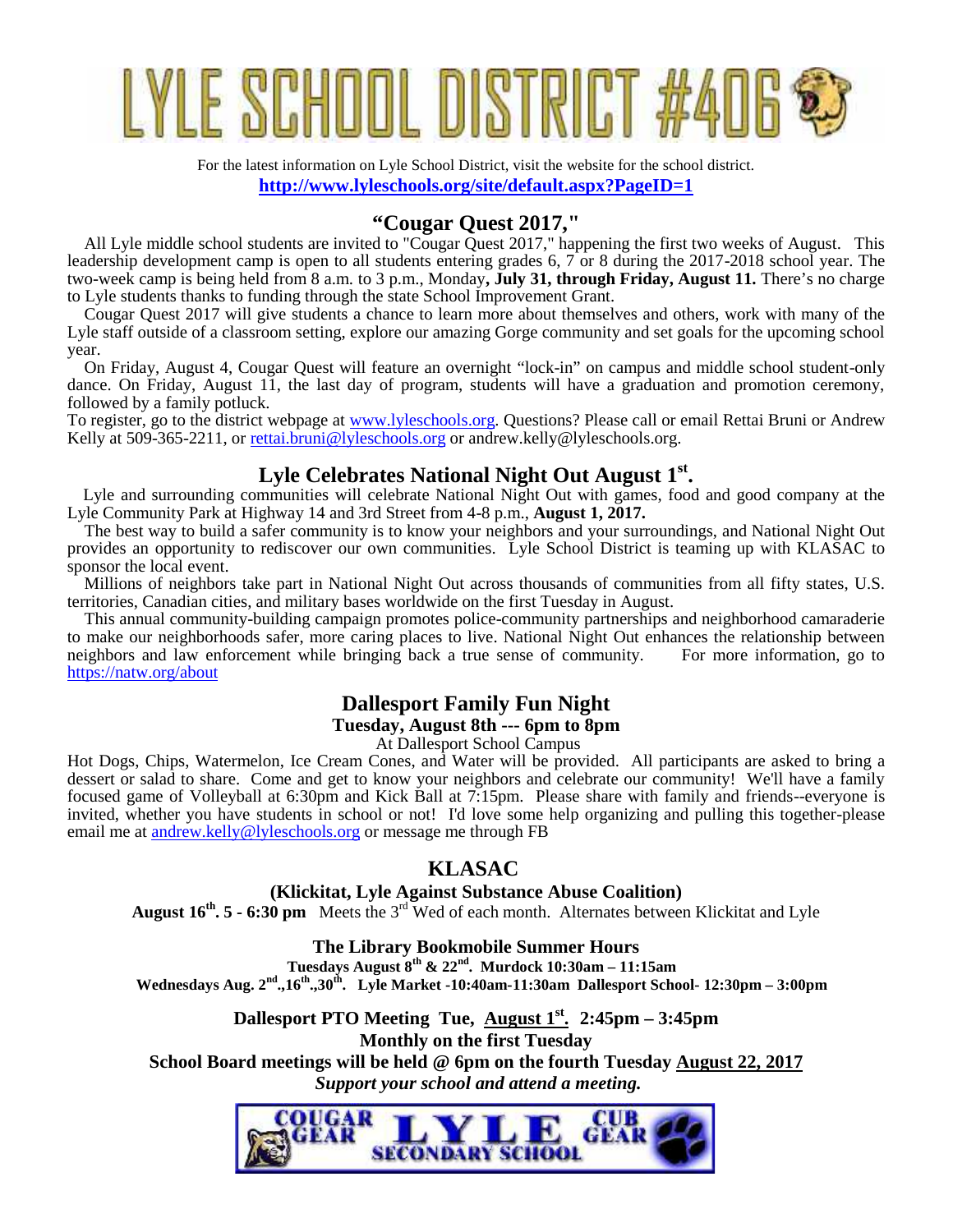#### **Garage Sale**

**August 3rd., 4th., 5th. 8am-5pm** 503 Sunridge Ave. (corner of D Street) Lots of Christmas decorations and many other miscellaneous treasures

#### **Farmers' Market 2017 Every Saturday through Oct 14th . 9:00 AM - 1:00 PM**

http://www.thedallesfarmersmarket.com City Park 5th and Union St The Dalles Contact Information: 541-965-3658

#### **Klickitat County Fair**

**August 24-27, 2017 8am‑9pm** "Star Spangled Celebration" http://www.klickitatcountyfair.com/

903 N Fairgrounds Rd, Goldendale NPRA Rodeo, & Parade. Livestock shows, crafts, horse shows, stage shows, dog shows, quilt display, penning & branding, ranch sorting, baking exhibits, Tribute to Grand Marshal, 4H & FA A Stock Market Sale.

*Fair Admission Prices:* Adults \$8.00 Daily or \$20.00 for a Season Pass. Senior Citizens (62 & over) \$6.00 Daily or \$12.00 Season Pass ages 6-12 \$5.00 Daily or \$10.00 Season Pass. Under age 6 Free, when accompanied by an adult Parking inside the grounds \$5.00 for a daily pass or \$15.00 for a Season Parking Pass. Free Parking out side the gates in the parking lot.

#### **Wasco County Fair and Rodeo August 24--27 2017**

**https://www.facebook.com/wascofair/** Lots of music and family entertainment, Amusement rides, two nights of exciting rodeo action, demolition derby Native American fashion show and mini pow wow. Saturday 5 pm August 26, at the family stage area. Come and enjoy before the rodeo. Watch the west come alive with beautiful Native American dress and drumming. Visit our open class Native American exhibit building. Celebrating our Tyghs to the Wasco County Fair. Wasco County Fairgrounds Tygh Valley, OR

#### **Sherman County Fair Moro Oregon for 108 Years! August 22-27, 2017**

The theme is "Wheat, Wind & Waves" www.shermancountyfairfun.com/

Dale Coles classic car show, Aug. 23rd. dance Sat. 26<sup>th</sup>. Starts at 9:30 p.m. with Countryfied, in the arena after the bull riding !!! Demolition Derby, Sun. the  $27<sup>th</sup>$ . Free admission to the fair! N Sherman County Fairgrounds is located at 66147 Lone rock Rd. in Moro Oregon

#### **Annual Senior Picnic**

**Friday August 18, -- 12:00 pm** Music & socializing start at 11:00am

Daubenspeck Park, Bingen, WA All seniors in Klickitat County are welcome to attend our annual picnic. Lunch will be served at noon. Food, drinks, and place settings will be provided by Senior Services. Anyone who has lawn chairs they would like to bring, please do so. Our Klickitat County Senior Advisory Board will be recognizing our county volunteers and presenting the Volunteer of the Year

Recognition Award. Please call the Goldendale or White Salmon Senior Services office to sign up for the picnic as we need a count of persons attending so Cindy & Jackie will be able to provide enough food. If you need transportation to the picnic please call your nearest Senior Services office to get on the bus list. Goldendale, call Stacy at 773-3060 and White Salmon, call Lisa at 493-4662.

#### **Relay For Life of The Dalles Area**

**August 5, 2017 9:00 am - 11:00 pm http://www.relayforlife.org/thedallesor** A community gathering event where EVERYONE can participate in the fight<br>against cancer. Activities, music, against cancer. Activities, music, ceremonies and food. The Dalles Civic Auditorium 323 E 4th St

#### **Peace Village Day Camp August 7, 2017 - August 11, 2017**

**http://columbiagorgepeacevillage.com** Peace Village Day Camp registration is open! Ages 6 - 13 are able to sign up for a week long summer camp where they can learn about creative arts, games, aikido, yoga, Earth connections, media literacy, conflict resolution, and so much more!

#### **The Goldendale Observatory & Perseid Meteor Shower Adventure**

., planets. REGISTRATION DEADLINE: **August 12, - August 13, 10pm- 1am** Join us to view the Perseid Meteor Shower at the Goldendale Observatory. The Goldendale Observatory is free from light pollution and one of the top 10 locations to view astronomical events in the U.S. Expect to see up to 100 meteors per hour, constellations and several Thursday, August 10th Ages: 8 and older. The Goldendale Observatory. Transportation provided. Meet at the NWC Aquatic Center. Register online http://www.nwprd.org/ Or call us at  $\bar{b}y$  $(541)$  296-9533, or stop in our office at 602 W. 2nd Street The Dalles, OR. \$30 Out of District Fee: \$33

#### **Solar Viewing**

Bob Yoesle from Friends of the Goldendale Observatory will present a solar viewing free to the public Saturday, August 12 from 11 am to 3 pm at Columbia Gorge Discovery Center in The Dalles. Using special safely-filtered telescopes you can view the surface of the sun. This event is **FREE** and will be held, weather and clouds permitting, on the museum lawn. Museum admission still applies for visitors who wish to see the exhibits. From 3 to 4 pm Yoesle will present "The Great American Eclipse," in the Murdock Theater. The eclipse presentation is included with museum admission and only \$5 for the program only. For more information visit www.gorgediscovery.org.

#### **Solar Eclipse**

There will be a Solar Eclipse on **August** 21st, 2017. Make sure you have the proper eye wear so you can see the moon cross over the sun's light.

#### **Music at the Fort August 27, 4:00 pm - 6:00 pm** http://www.fortdallesmuseum.org

Live Music on the lawn at Fort Dalles Museum. Food Provided by The Dalles Farmers Market 500 West 15th and Garrison Streets The Dalles. FREE but donations are appreciated.

#### **Maryhill Museum of Art Hosts Pacific Northwest Plein Air**

Juried show features 40 artists painting around the Gorge **July 31 – August 3;** exhibition of finished paintings runs through August 27, 2017.

Maryhill Museum of Art will host the 13th annual Pacific Northwest Plein Air event in the Columbia River Gorge. The event begins July 31 with a four-day plein air paint out, followed by an opening reception Friday, August 4, and an ongoing exhibit through August 27.

A full list of participating artists is available at

http://www.maryhillmuseum.org/pleinair

#### **An Act Of Exclusion**

**Chinese History in the Pacific Northwest** Helen Ying and Trish Hackett Nicola offer a powerful combination of lectures on Chinese history in the Pacific Northwest in "An Act of Exclusion," **Friday, August 25** at Columbia Gorge Discovery Center and Museum, 5000 Discovery Drive, The Dalles, Oregon. Tickets for the 5:30 p.m. dinner and program are \$22, the 6:30 p.m. set of programs only are \$5. Purchase tickets by August 23. For tickets and information call 541-296-8600 ext. 201, or visit www.gorgediscovery.org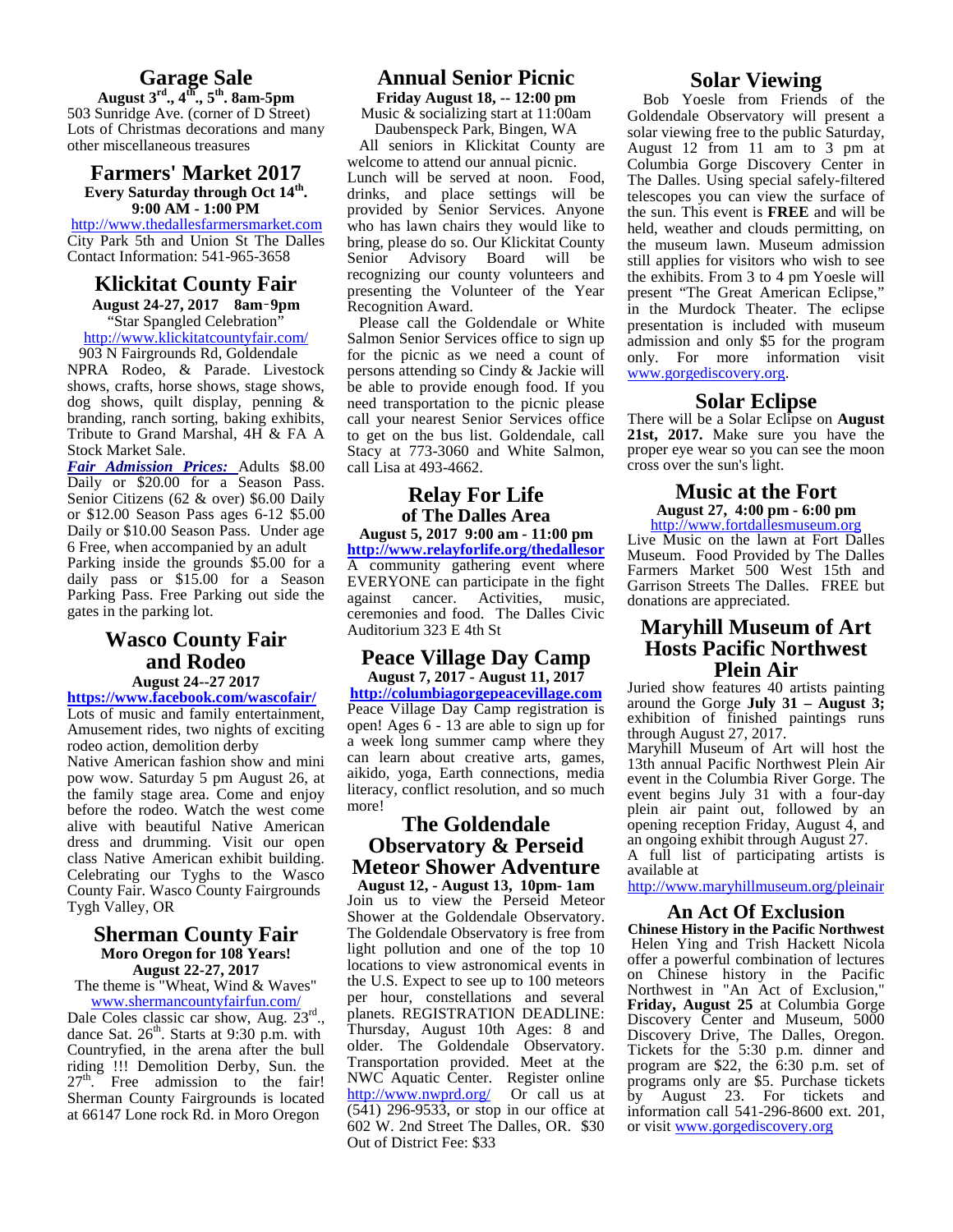# **Dallesport-Murdock Community Calendar**<br>Dallesport-Murdock Fire Dept. KCFD#6 Dallesport-Murdock Community Cou

**Dallesport-Murdock Fire Dept. KCFD#6 Dallesport-Murdock Community Council 630 Central Ave. P.O. Box 215 767-1252 136 6th Ave. P.O. Box 8**

**Post Office hours are 8am-2pm M-F Sat. 7:30am-11:00 for package pick up only Phone 767-1577**

| July                                                                                                                  | September                     |                                                                                                                                                   |                                                                                                          |                                                                                                        |                                                                          |                                                                                                                                             |
|-----------------------------------------------------------------------------------------------------------------------|-------------------------------|---------------------------------------------------------------------------------------------------------------------------------------------------|----------------------------------------------------------------------------------------------------------|--------------------------------------------------------------------------------------------------------|--------------------------------------------------------------------------|---------------------------------------------------------------------------------------------------------------------------------------------|
| Sun                                                                                                                   | <b>Mon</b>                    | <b>Tue</b>                                                                                                                                        | <b>August</b> 2017<br><b>Wed</b>                                                                         | Thu                                                                                                    | Fri                                                                      | <b>Sat</b>                                                                                                                                  |
| <b>AA</b> meetings<br>Wednesdays<br>and Sundays<br>7pm Lyle<br><b>School Library</b><br>625 Keasey Av<br>360-870-3321 |                               | <b>Senior Lunch</b><br><b>Lyle 11:30am</b>                                                                                                        | 2<br><b>Bookmobile</b><br><b>Lyle Market</b><br>10:40-11:30am<br><b>Dallesport</b><br>12:30-3:00pm       | 3                                                                                                      | 14<br><b>Senior</b><br><b>Advisory</b><br><b>Meeting</b><br>10:30am-12pm | 5<br><b>First Saturday</b><br><b>Breakfast</b><br><b>Lyle Lions</b><br><b>Club</b><br>7am-10am                                              |
| $\vert 6 \vert$                                                                                                       | 7                             | 8<br><b>Senior Lunch</b><br><b>Lyle 11:30am</b><br>Lions Club<br><b>Meeting 2pm</b><br><b>Bookmobile</b><br><b>Murdock</b><br>10:30-11:15am       | 9<br>Fire Dist. Biz<br>Meet 6pm<br><b>Commissioners</b><br>Meet 7pm<br><b>Water District</b><br>Meet 6pm | 10<br><b>Community</b><br>Council<br><b>Meeting 7pm</b>                                                | 11                                                                       | 12                                                                                                                                          |
| $\vert 13 \vert$                                                                                                      | 14                            | 15<br><b>Senior Lunch</b><br><b>Lyle 11:30am</b>                                                                                                  | 16<br><b>Bookmobile</b><br><b>Lyle Market</b><br>10:40-11:30am<br><b>Dallesport</b><br>12:30-3:00pm      | 17<br>Neighborhood<br><b>Block Watch</b><br>meeting @<br>Community<br>Church on 6 <sup>th</sup><br>7pm | 18<br><b>Airport Board</b><br><b>Meeting 7am</b><br>@Airport             | 19<br><b>Fire Dist</b><br><b>Breakfast</b><br><b>Fundraiser</b><br>@ Fire Hall<br>$7-10am$                                                  |
| 20                                                                                                                    | 21<br>Solar<br><b>Eclipse</b> | 22<br><b>Senior Lunch</b><br><b>Lyle 11:30am</b><br><b>Bookmobile</b><br><b>Murdock</b><br>10:30-11:15am<br><b>School Board</b><br>Lyle H. S. 7pm | 23                                                                                                       | 24                                                                                                     | 25                                                                       | 26                                                                                                                                          |
| 27                                                                                                                    | 28                            | 29<br><b>Senior Lunch</b><br><b>Lyle 11:30am</b>                                                                                                  | 30<br><b>Bookmobile</b><br><b>Lyle Market</b><br>10:40-11:30am<br><b>Dallesport</b><br>12:30-3:00pm      | 31                                                                                                     | Notes:                                                                   | <b>Volunteer Firefighters meet</b><br><b>Tuesdays 6pm</b><br><b>Dallesport Fire Hall</b><br><b>Lyle Lions Club</b><br>509-365-2921 for info |